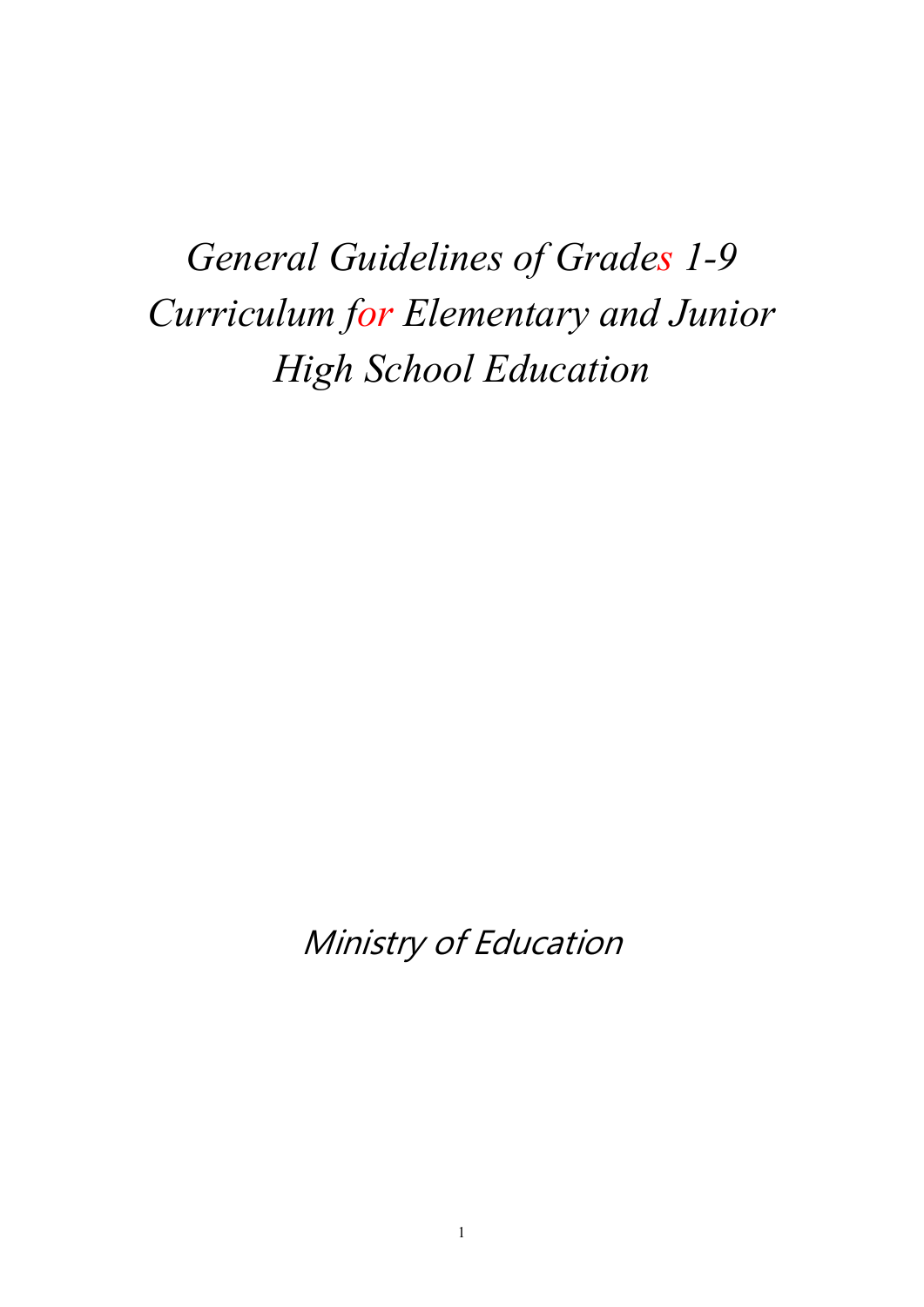# Grade 1-9 Curriculum Guidelines<sup>1</sup>

## Ⅰ Preface

In keeping with the 21st century and the global trends of educational reform, the government must engage in educational reform in order to foster national competitiveness and the overall quality of our citizens lives.

The Ministry of Education (hereafter referred to as the MOE), therefore, initiated curricular and instructional reforms in elementary and junior high school education. These reforms have been based on the Action Plan for Educational Reform (「教育改革行動方案」) approved by the Executive Yuan. As the curriculum is not only the core of schooling but also the foundation on which teachers plan learning activities, the MOE places top priority on the development and implementation of the Grade 1-9 Curriculum. The curriculum reforms are necessary and timely based on the following reasons:

(a) Meeting national development needs:

The world is now an international community in which all countries are closely connected and intensively competing with each other. We must, therefore, actively conduct educational reforms to enable individuals to maximize their potential, promote social progress, and enhance national competitiveness. The curriculum, as the major component of schooling, must be reviewed and revised continuously in order to render quality school culture and educational results, thus promoting our national development.

(b) Meeting public expectations:

-

In recent years, public expectations for school reforms have been growing stronger. In response to public opinion, the Commission on Educational Reform (教育改革審議委員會) set up by the Executive Yuan published The Consultants' Concluding Report on Education Reform (教育改革總諮議報告書) which included several recommendations on school education such as the de-regulation of elementary and junior high schools, curriculum reform , improving teacher instruction , introducing English to primary students, assisting students to develop the basic academic capacities, etc. In response to social expectations, we need to conduct curricular reform with an innovative perspective so as to improve elementary and junior high schools.

 The current Curriculum Frameworks for Elementary Schools and Junior High Schools were revised and promulgated in 1993 and 1994 respectively. Although the current Curriculum Frameworks have been gradually and properly implemented, the MOE believes that innovative thinking and practice in education are the prerequisites for success in the new century. Therefore, the MOE launched plans for another curricular reform in order to build up consensus and integrate the efforts of education reform, in order to create a new and better environment for school education. The development of a new curriculum was divided into three stages. The

----------------------------------------------------------------------------------------------------------------------------------------

 $\frac{1}{1}$  中英條文編號對照:壹 -- I; -- A; (-)--(a); 1 - 1; (1) - (1)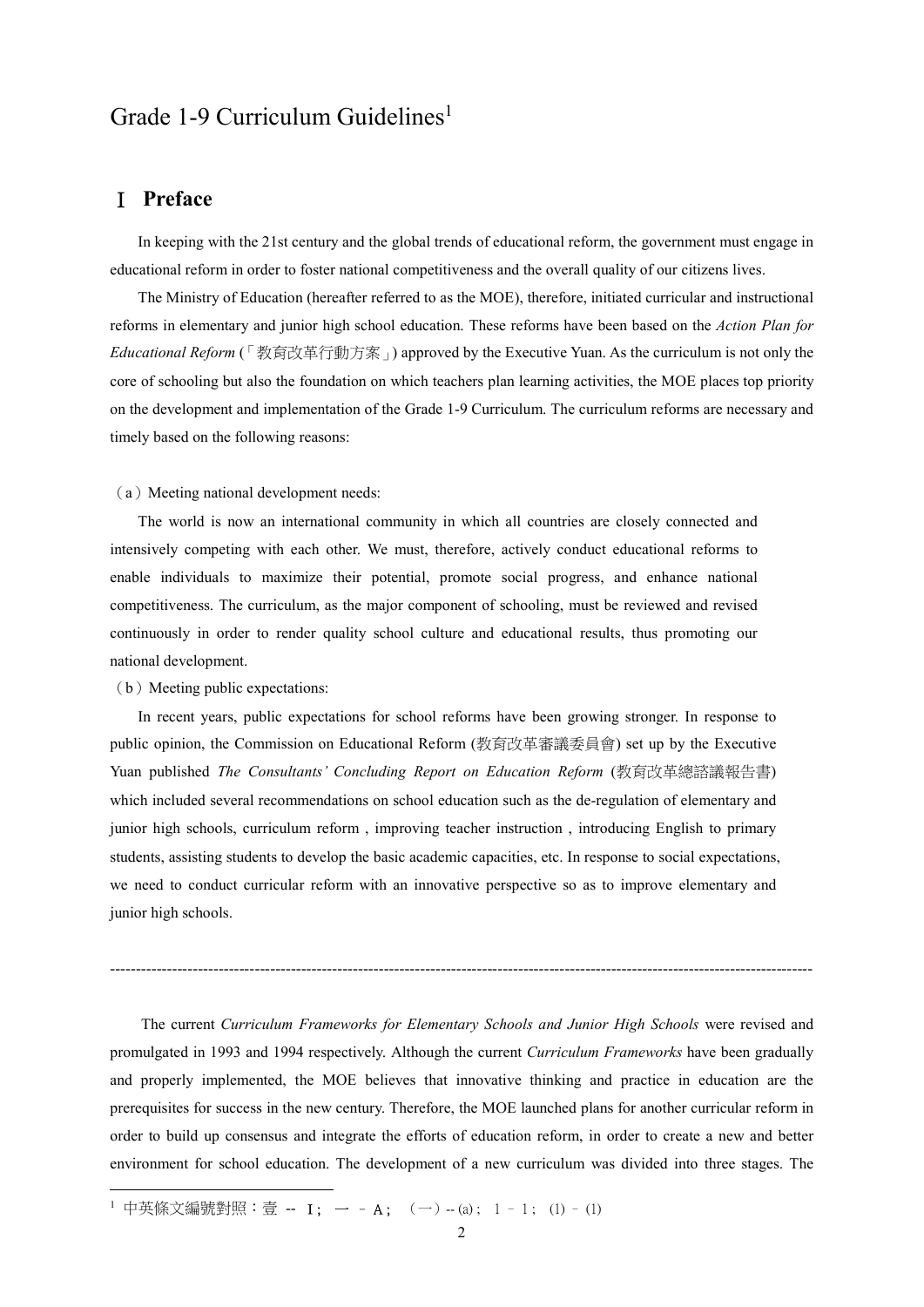duration and major tasks of each stage are detailed as follows:

(a) Stage One (from April 1997 to September 1998): Establishing the Special Panel on the Development of Elementary and Junior High Schools' Curriculum. (國民中小學課程發展專案小組)

The major tasks of this panel were to:

- 1. Research and formulate the guiding principles for developing and revising the curriculum of elementary and junior high schools;
- 2. Survey the shared components of the curriculum structure of elementary and junior high schools;
- 3. Research and formulate the curriculum structure of elementary and junior high schools, such as requisite learning areas and the proportion of each area for the total learning periods; and
- 4. Formulate the General Guidelines of Grade 1-9 Curriculum of Elementary and Junior High School Education. (「國民教育九年一貫課程總綱」)
- (b) Stage Two (from October 1998 to November 1999): Establishing the Panel on Researching and Formulating the Guidelines of Each Learning Area in Grade 1-9 Curriculum (which covers the levels of elementary school and junior high school levels of education.) (「國民中小學各學習領域綱要研修小 組」)

As soon as the General Guidelines of Grade 1-9 Curriculum was promulgated in September, 1998, the MOE began Stage Two and established the Panel on Researching and Formulating the Guidelines of Each Learning Area in Grade 1-9 Curriculum in October, 1998.

The major tasks of this panel were to:

- 1. Research and formulate the Guidelines of Each Learning Area in Grade 1-9 Curriculum (「國民教育各 學習領域課程綱要」);
- 2. Set up the instructional goals and competence indicators for each learning area; and
- 3. Research and formulate the principles for implementing the curriculum of each learning area.
- (c) Stage Three (from December 1999 to August 2002): Establishing the Review Committee on Revision and Formulation of Elementary and Junior High School Curriculum.( 「國民中小學課程修訂審議委員會」) After completing the drafts for the curriculum guidelines for each learning area, the MOE immediately established the Review Committee on Revision and Formulation of Elementary and Junior High School Curriculum.

The major tasks of this committee were to:

- 1. Review and confirm the adequacy of the Curriculum Guidelines for each learning area;
- 2. Review and confirm the announcement format and the points of implementation for the guidelines of elementary and junior high school curriculum; and
- 3. Plan and confirm the coordinating projects concerning the implementation of the new curriculum.

## Ⅱ Core Rationale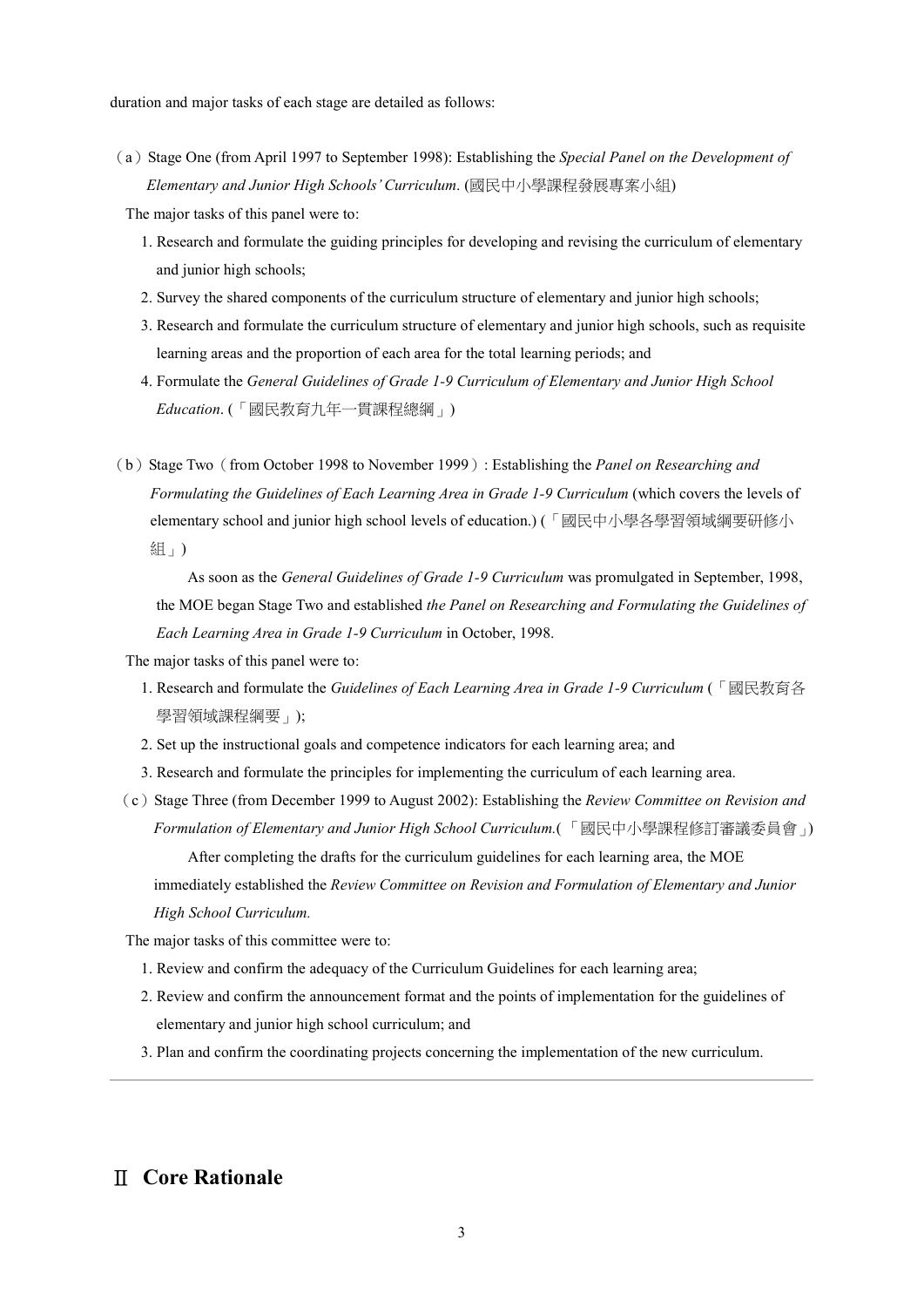The aim of education is to foster students' sound mind and character. Students should be taught democratic values, the Rule of Law, and humanitarian ideals; they should develop strong and healthy physiques, learn how to think for themselves and be creative. Every government hopes that the school system will produce outstanding citizens with a sense of patriotism and the ability to adopt a global perspective. In essence, education is a learning process to help students explore their potential as well as develop their capacity of adapting and making necessary efforts to improve their living environment. Given that, the following five basic aspects are emphasized and included in Grade 1-9 Curriculum designed for the new century: developing humanitarian attitudes, enhancing integration ability, cultivating democratic literacy, fostering both indigenous awareness and a global perspective, and building up the capacity for lifelong learning. The core components of each aspect are as follows:

- A. "Humanitarian attitudes" include self-understanding and respect for others and different cultures, etc.
- B. "Integration ability" includes harmonizing sense with sensibility, a balance between theory and practice, and integrating human sciences with technology.
- C. "Democratic literacy" includes self-expression, independent thinking, social communication, tolerance for different opinions, team work, social service, and a respect for the law.
- D. "Native awareness and a global perspective" includes a love for one's homeland, patriotism, a global perspective (both culturally and ecologically).
- E. "Capacity for lifelong learning" includes active exploration, problem solving, and the utilization of information and languages.

## Ⅲ Curriculum Goals

 The curriculum of elementary and junior high schools will adopt the following principles: (1) to involve all aspects of daily life that correspond to the students' mental and physical development; (2) to encourage the development of individuality and the exploration of one's potentials; (3) to foster democratic literacy and respect for different cultures; (4) to develop scientific understanding and competences, in order to meet the demands of modern life.

 The aim of national education is to teach students to obtain basic knowledge and to develop the capacity for lifelong learning, in order to cultivate able citizens who are mentally and physically healthy, vigorous and optimistic, gregarious and helpful to the community, intellectually curious and reflective, tolerant and with vision creative and have a positive attitude, and a global perspective. Schools will achieve such ideals through the promotion of educational learning activities which emphasize humanity, practicality, individuality, comprehensiveness, and modernity. Such activities include interactions between oneself and others, individuals and the community, as well as humans and nature. Regarding this aspect of national education, we must guide our students to achieve the following curriculum goals:

- 1. To enhance self-understanding and explore individual potential;
- 2. To develop creativity and the ability to appreciate beauty and present one's own talents;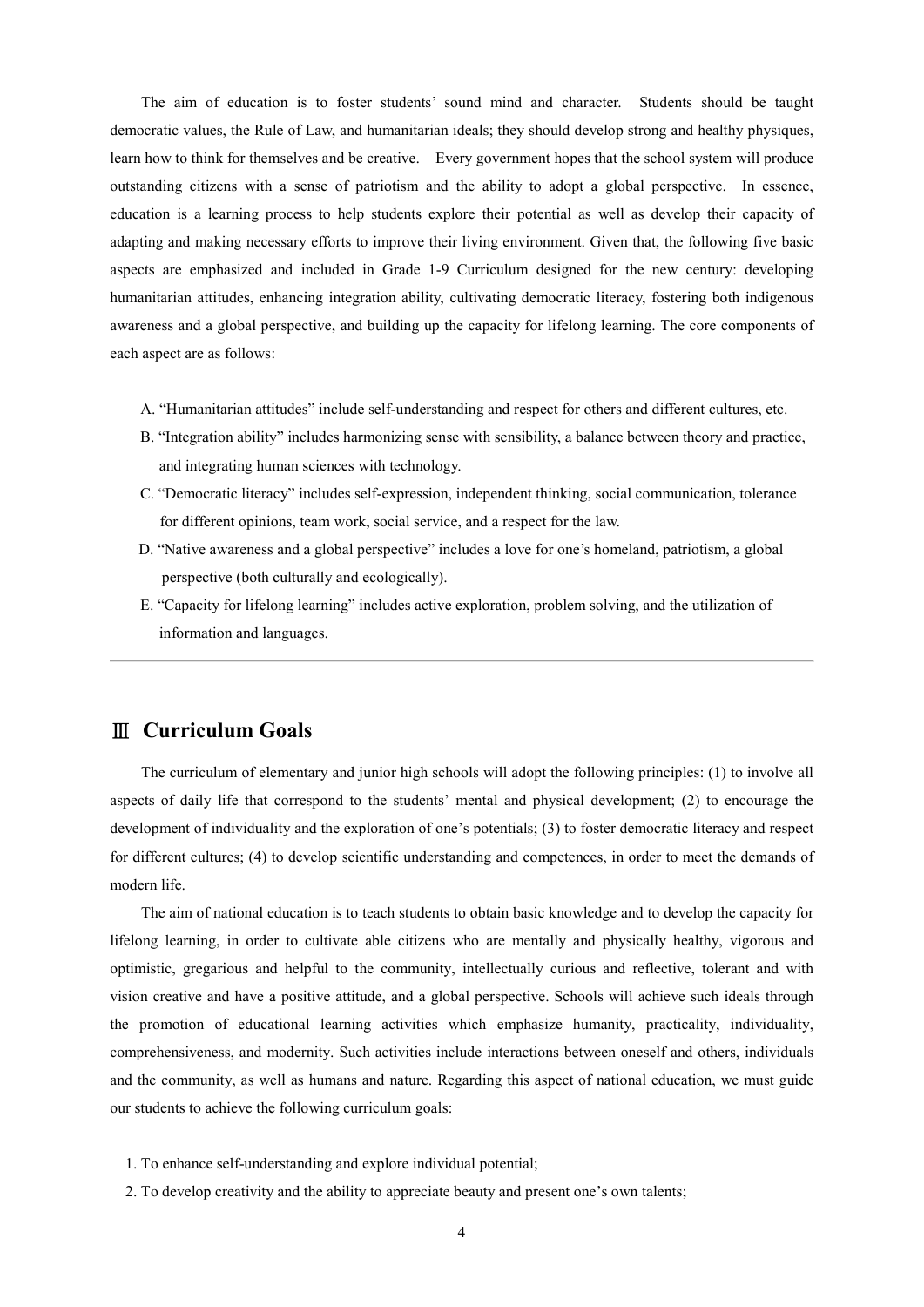- 3. To promote abilities related to career planning and lifelong learning;
- 4.To cultivate knowledge and skills related to expression, communication, and sharing.
- 5. To learn to respect others, care for the community, and facilitate team work;
- 6. To further cultural learning and international understanding;
- 7. To strengthen knowledge and skills related to planning, organizing, and their implementation;
- 8. To acquire the ability to utilize technology and information;
- 9. To encourage the attitude of active learning and studying; and
- 10. To develop abilities related to independent thinking and problem solving.

## Ⅳ Core Competence

 In order to achieve the aforementioned goals, the curriculum design of elementary and junior high school education shall focus on the needs and experiences of students and aim at developing core competences which a modern citizen should possess. Such core competences may be categorized as follows:

- A. Self-understanding and exploration of potentials, which involves thorough understanding of one's physical conditions, capabilities, emotions, needs, and personalities, loving and caring for oneself, self-reflection on a regular basis, self-discipline, an optimistic attitude, and morality, showing one's individuality, exploring one's potentials, and establishing suitable values.
- B. Appreciation, representation, and creativity, which involves the capability of perceiving and appreciating the beauty of things as well as exerting imagination and creativity, developing an active and innovative attitude, and expressing oneself in order to promote the quality of living.
- C. Career planning and lifelong learning, which involves the utilization of social resources and individual abilities in order to bring one's talents into full play, plot one's course for the future, and develop the ability of lifelong learning in accordance with the transition of the social environment.
- D. Expression, communication, and sharing, which involves making effective use of all kinds of symbols (such as languages in both spoken and written forms, sounds, motions, pictures, and arts,) and tools (such as media and technology) in order to make clear one's thinking, concepts, and emotions as well as listening attentively to and communicating effectively with others, and sharing various perspectives and information with others.
- E. Respect, care and team work , which involves being democratically literate, tolerant of different opinions, and equitable to individuals and groups of different identities, having respect for life and caring for the community, the environment, and nature, obeying the rules of the law and the norms of the community, and holding an attitude which is beneficial to team work and cooperation.
- F. Cultural learning and international understanding , which involves appreciating and respecting different groups and cultures, understanding the history and culture of one's own country as well as others', recognizing the trend of the globalization in which countries all over the world are integrated into a global village, and developing a global perspective with mutual interdependence, trust and cooperation.
- G. Planning, organizing and putting plans into practice, which involves being able to make plans and put ideas into practice in daily life, adopting approaches by which thoughts and practice are incorporated and by which each member can contribute to the community as well as serve the public and one's country with enthusiasm.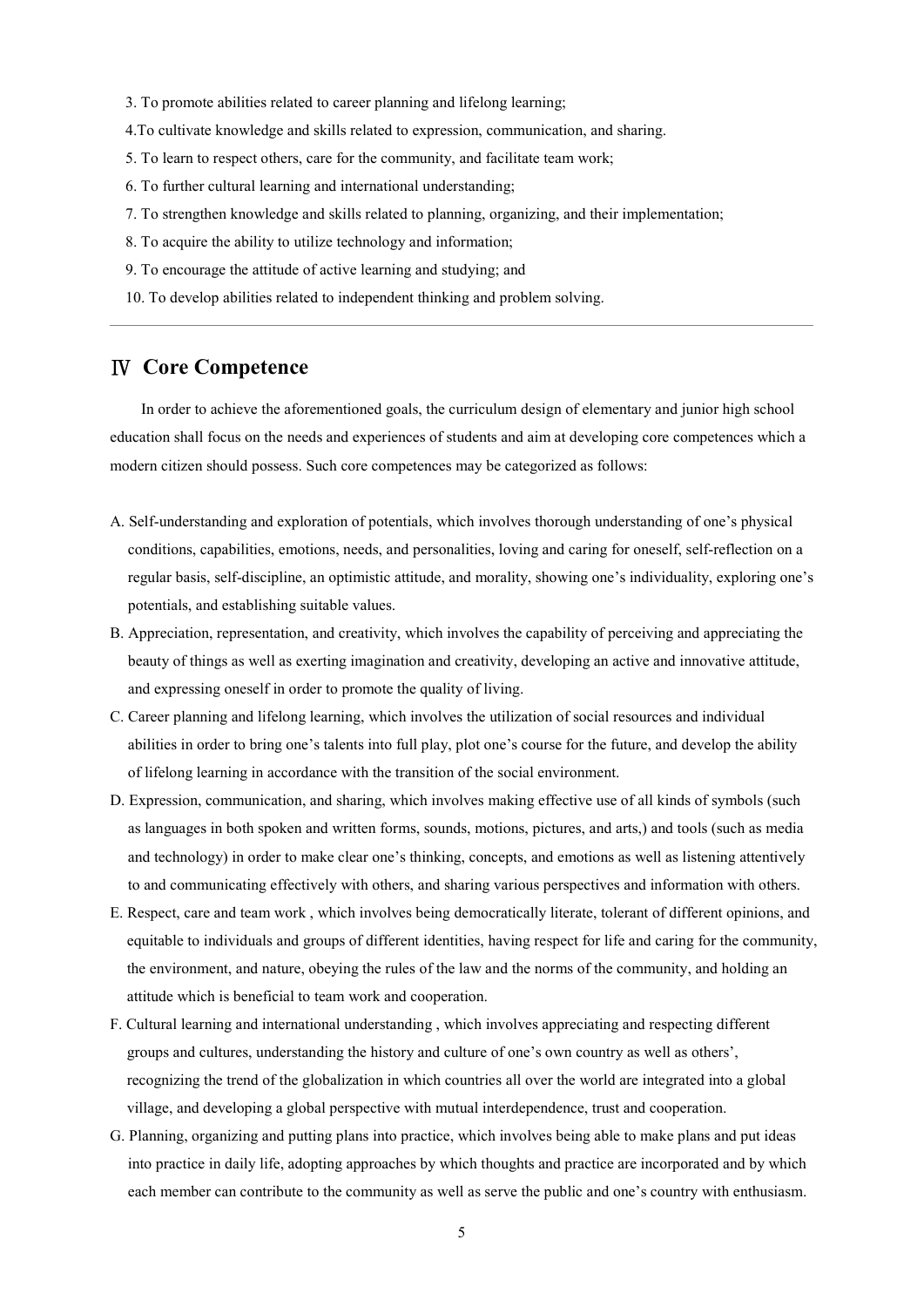- H. Utilization of technology and information, which involves the utilization of technology in a correct, safe and effective way so as to collect data, make judgments after thorough analyses of the data, integrate and sort out useful information, and make use of such information for the purpose of enhancing learning efficiency and living quality.
- I. Active exploration and study, which involves encouraging curiosity and observation, actively exploring and discovering questions, and applying one's learned knowledge and skills in daily life.
- J. Independent thinking and problem solving, which involves cultivating the ability and habit of thinking independently and reflectively, making thoughtful analyses and judgments about questions, and effectively solving problems and resolving conflicts.

# Ⅴ Learning Areas

 For the purpose of fostering core competences in citizens, the curriculum of elementary and junior high school education shall emphasize on three dimensions, including individual development, community and culture, and natural environment. Thus, Grade 1-9 Curriculum encompasses seven major learning areas, which are: Language Arts, Health and Physical Education, Social Studies, Arts and Humanities, Mathematics, Science and Technology, and Integrative Activities.

- A. "Learning Area" refers to the content of learning, not the titles of subjects. Except for the required courses, optional courses relevant to specific learning areas may also be made available in consideration of students' references, needs of the communities, and the features of school development.
- B. Implementation of Learning Areas will follow the principle of integration and adopt Team teaching approaches if necessary. The structure of Learning Areas in Grade 1-9 Curriculum is listed as follows: (see the next page)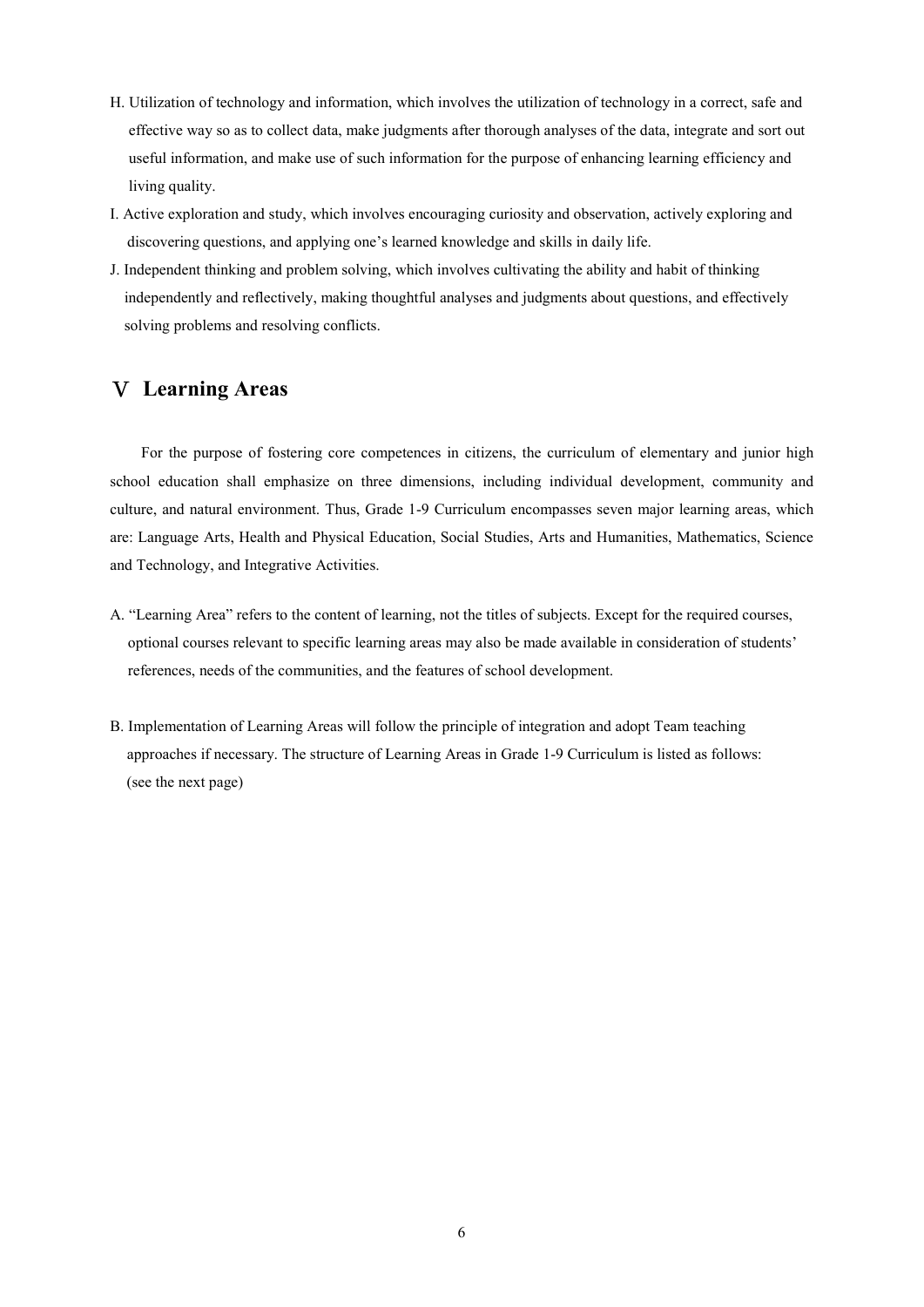| Grade/<br>Learning<br>Area | One             | Two         | Three          | Four           | Five        | SiX            | Seven          | Eight       | Nine        |
|----------------------------|-----------------|-------------|----------------|----------------|-------------|----------------|----------------|-------------|-------------|
| Language<br>Arts           | Mandarin        | Mandarin    | Mandarin       | Mandarin       | Mandarin    | Mandarin       | Mandarin       | Mandarin    | Mandarin    |
|                            |                 |             | <b>English</b> | <b>English</b> | English     | English        | English        | English     | English     |
| Health and                 | Health and      | Health and  | Health and     | Health and     | Health and  | Health and     | Health and     | Health and  | Health and  |
| Physical                   | Physical        | Physical    | Physical       | Physical       | Physical    | Physical       | Physical       | Physical    | Physical    |
| Education                  | Education       | Education   | Education      | Education      | Education   | Education      | Education      | Education   | Education   |
| Social                     | Life Curriculum |             | Social         | Social         | Social      | Social         | Social         | Social      | Social      |
| <b>Studies</b>             |                 |             | Studies        | Studies        | Studies     | <b>Studies</b> | <b>Studies</b> | Studies     | Studies     |
| Arts and                   |                 |             | Arts and       | Arts and       | Arts and    | Arts and       | Arts and       | Arts and    | Arts and    |
| Humanities                 |                 |             | Humanities     | Humanities     | Humanities  | Humanities     | Humanities     | Humanities  | Humanities  |
| Science and                |                 |             | Science and    | Science and    | Science and | Science and    | Science and    | Science and | Science and |
| Technology                 |                 |             | Technology     | Technology     | Technology  | Technology     | Technology     | Technology  | Technology  |
| Mathematics                | Mathematics     | Mathematics | Mathematics    | Mathematics    | Mathematics | Mathematics    | Mathematics    | Mathematics | Mathematics |
| Integrative                | Integrative     | Integrative | Integrative    | Integrative    | Integrative | Integrative    | Integrative    | Integrative | Integrative |
| Activities                 | Activities      | Activities  | Activities     | Activities     | Activities  | Activities     | Activities     | Activities  | Activities  |

C. Major Contents of Each Learning Area

- 1. Language Arts includes Mandarin, English, and focuses on listening, speaking, reading and writing of languages, developing basic communicating competences, understanding of culture and social customs.
- 2. Health and Physical Education focuses on the learning of mental and physical development and health management, sports and motor skills, healthful environments, fitness and lifestyle choices.
- 3. Social studies includes the learning of history and culture, geographical environment, social institutions, morals and norms, politics, economy, interpersonal interactions, civic responsibilities, indigenous education, environmental conservation, and the incorporation of the aforementioned learning into one's daily life.
- 4. Arts and Humanities includes music instruction, instruction in the visual and performing arts, in hopes to help students to cultivate an interest for arts and encourage them to enthusiastically participate in related activities, thus promoting abilities such as imagination, creativity, appreciation for the arts, and other abilities.
- 5. Science and Technology includes the learning of substances and energy, nature, the environment, ecological conservation, information technology. In addition, it will focus on knowledge and skills of science, research and developing such attitudes as respect for all forms of life, a love of the environment, and the ability to utilize information, as well as applying such knowledge and skills to their daily life.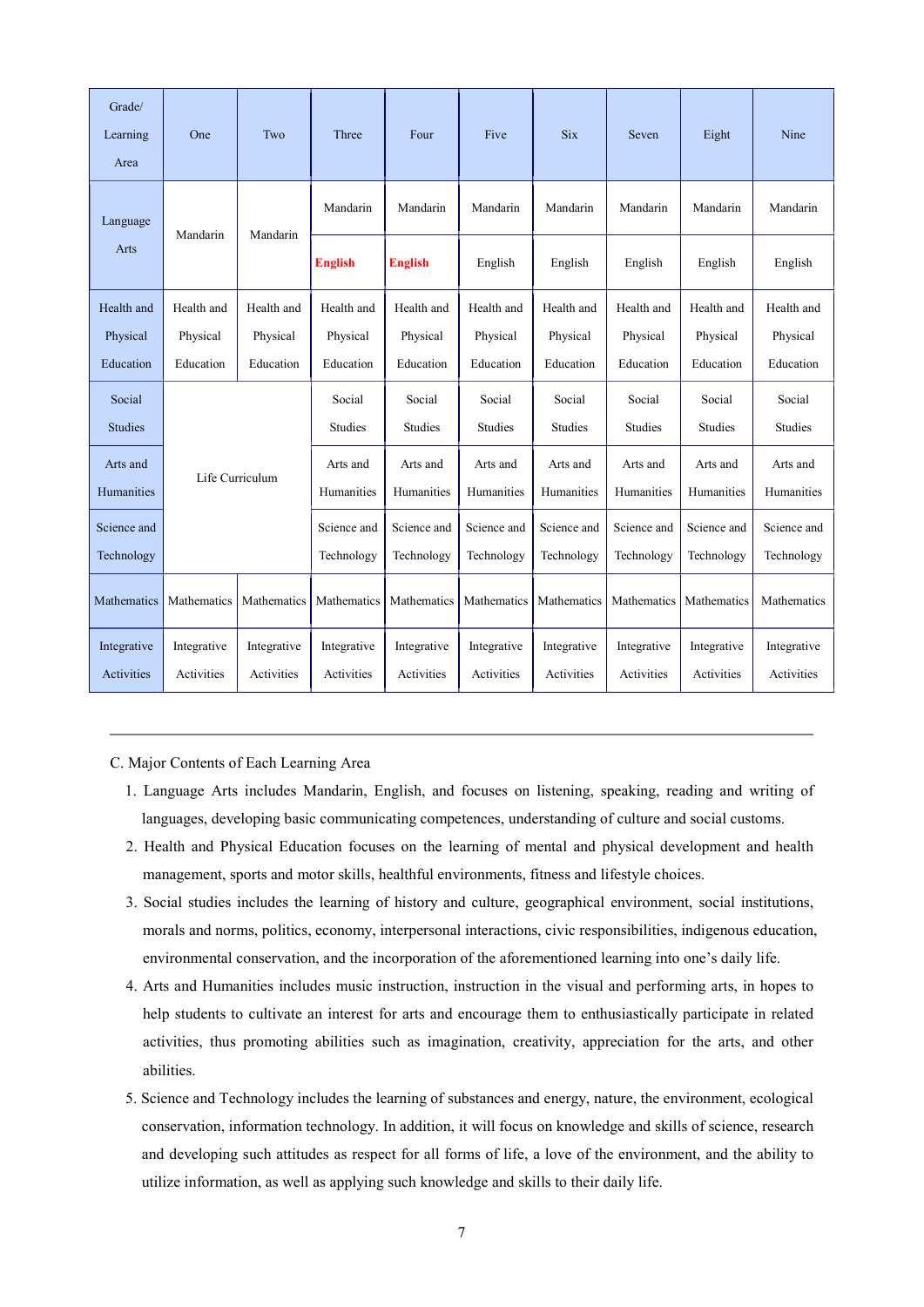- 6. Mathematics includes acquiring the basic concepts of figures, shapes, and quantity, the ability to calculate and organize, and the ability to apply such knowledge and skills in their daily life. It also includes comprehending of the principles of reasoning and problem solving, the ability to elaborate clearly on math-related concepts, and making the appropriate connections among materials and contents between this and other Learning Areas.
- 7. Integrative Activities refers to activities which may guide learners to practice, experience, and reflect upon the learning process as well as to testify and apply what has been learned to real situations. This Learning Area includes courses such as Scout Activities, Counseling Activities, Home Economics, and Group Activities, which have already been implemented in existing school systems as well as other separately-arranged learning activities, which resort to link outside educational resources to the school classroom.
- D. Each Learning Area is divided into several learning stages according to the structure of knowledge concerned as well as the continuity principles of the psychological development of learning. Competence Indicators are set for each learning stage. The stages of each Learning Area are detailed as follows:

| Grade/<br>Learning<br>Areas | One             | Two         | Three                 | Four                  | Five           | <b>Six</b>            | Seven          | Eight          | Nine                  |
|-----------------------------|-----------------|-------------|-----------------------|-----------------------|----------------|-----------------------|----------------|----------------|-----------------------|
| Language Arts               | Mandarin        | Mandarin    | Mandarin              | Mandarin              | Mandarin       | Mandarin              | Mandarin       | Mandarin       | Mandarin              |
|                             |                 |             | <b>English</b>        | <b>English</b>        | English        | English               | English        | English        | English               |
| Health and                  | Health and      | Health and  | Health and            | Health and            | Health and     | Health and            | Health and     | Health and     | Health and            |
| Physical                    | Physical        | Physical    | Physical              | Physical              | Physical       | Physical              | Physical       | Physical       | Physical              |
| Education                   | Education       | Education   | Education             | Education             | Education      | Education             | Education      | Education      | Education             |
| <b>Social Studies</b>       | Life Curriculum |             | <b>Social Studies</b> | <b>Social Studies</b> | Social Studies | <b>Social Studies</b> | Social Studies | Social Studies | <b>Social Studies</b> |
| Arts and                    |                 |             | Arts and              | Arts and              | Arts and       | Arts and              | Arts and       | Arts and       | Arts and              |
| Humanities                  |                 |             | Humanities            | Humanities            | Humanities     | Humanities            | Humanities     | Humanities     | Humanities            |
| Science and                 |                 |             | Science and           | Science and           | Science and    | Science and           | Science and    | Science and    | Science and           |
| Technology                  |                 |             | Technology            | Technology            | Technology     | Technology            | Technology     | Technology     | Technology            |
| Mathematics                 | Mathematics     | Mathematics | Mathematics           | Mathematics           | Mathematics    | Mathematics           | Mathematics    | Mathematics    | Mathematics           |
| Integrative                 | Integrative     | Integrative | Integrative           | Integrative           | Integrative    | Integrative           | Integrative    | Integrative    | Integrative           |
| Activities                  | Activities      | Activities  | Activities            | Activities            | Activities     | Activities            | Activities     | Activities     | Activities            |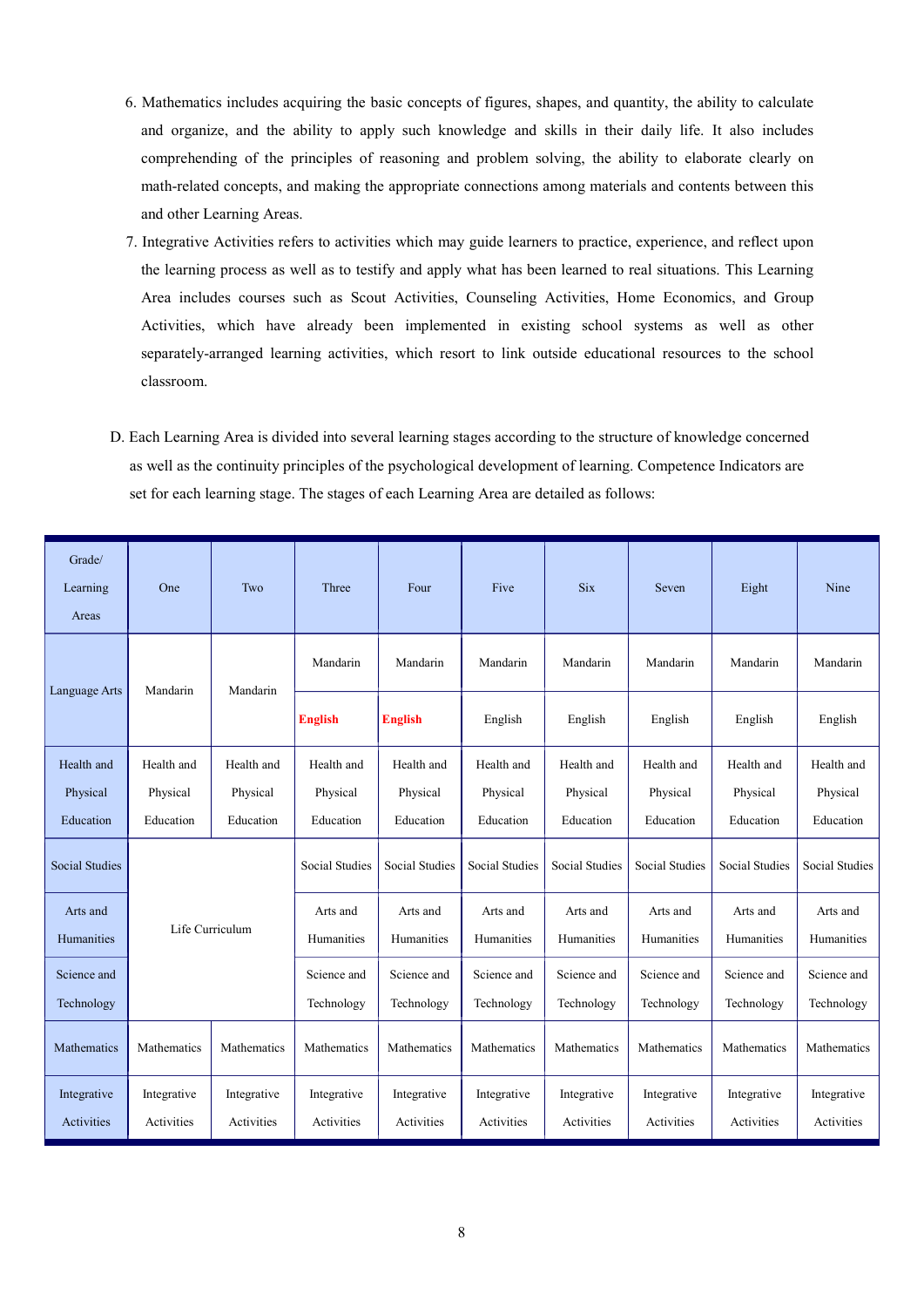#### (a) Language Arts

- 1. Mandarin is divided into three stages: Stage One begins at Grade 1 and ends at Grade 3; Stage Two begins at Grade 4 and ends at Grade 6; Stage 3 begins at Grade 7 and ends at Grade 9.
- 2. English is divided into two stages: Stage One begins at Grade 3 and ends at Grade 6; Stage Two begins at Grade 7 and ends at Grade 9.
- (b)Health and Physical Education is divided into three stages: Stage One begins at Grade 1 and ends at Grade 3; Stage Two begins at Grade 4 and ends at Grade 6; Stage Three begins at Grade 7 and ends at Grade 9.
- (c) Mathematics is divided into four stages: Stage One begins at Grade 1 and ends at Grade 3; Stage Two begins at Grade 4 and ends at Grade 6; Stage Three begins at Grade 7 and ends at Grade 9.
- (d) Social Studies is divided into four stages: Stage One begins at Grade 1 and ends at Grade 2; Stage Two begins at Grade 3 and ends at Grade 4; Stage Three begins at Grade 5 and ends at Grade 6; Stage Four begins at Grade 7 and ends at Grade 9.
- (e) Arts and Humanities is divided into four stages: Stage One begins at Grade 1 and ends at Grade 2; Stage Two begins at Grade 3 and ends at Grade 4; Stage Three begins at Grade 5 and ends at Grade 6; Stage Four begins at Grade 7 and ends at Grade 9.
- (f) Science and Technology is divided into four stages: Stage One begins at Grade 1 and ends at Grade 2; Stage Two begins at Grade 3 and ends at Grade 4; Stage Three begins at Grade 5 and ends at Grade 6; Stage Four begins at Grade 7 and ends at Grade 9.
- (g) Integrative Activities are divided into four stages: Stage One begins at Grade 1 and ends at Grade 2; Stage Two begins at Grade 3 and ends at Grade 4; Stage Three begins at Grade 5 and ends at Grade 6; Stage Four begins at Grade 7 and ends at Grade 9.
- (h) Life Curriculum: Social Studies, Arts and Humanities, and Science and Technology are integrated as Life Curriculum at Grade 1 and Grade 2,

## Ⅵ Implementation Guidelines

A.Implementation Schedule

 Grades 1-9 Curriculum for Elementary and Junior High Schools was implemented at Grade 1 in the school year 2001. English instruction for Grade 5 and Grade 6 was officially implemented in the school year 2001, with further lowering to Grade 3 and Grade 4 in the school year 2005.

#### B. Learning Periods

- (a) There will be 200 school days in one school year that Students are expected to attend school five days a week, twenty weeks per semester. This number does not include national holidays and weekends. However, in reality, school days may vary in conformity with relevant regulations concerning the office days of government administrative offices and units, issued by the Central Personnel Administration of the Executive Yuan.
- (b) Total Learning Periods consist of Area Learning periods and Alternative Learning Periods. The number of these three Periods are listed as follows:

(節數 -- Length of learning periods; 年級 – Grade)

```
Length of learning 
periods
```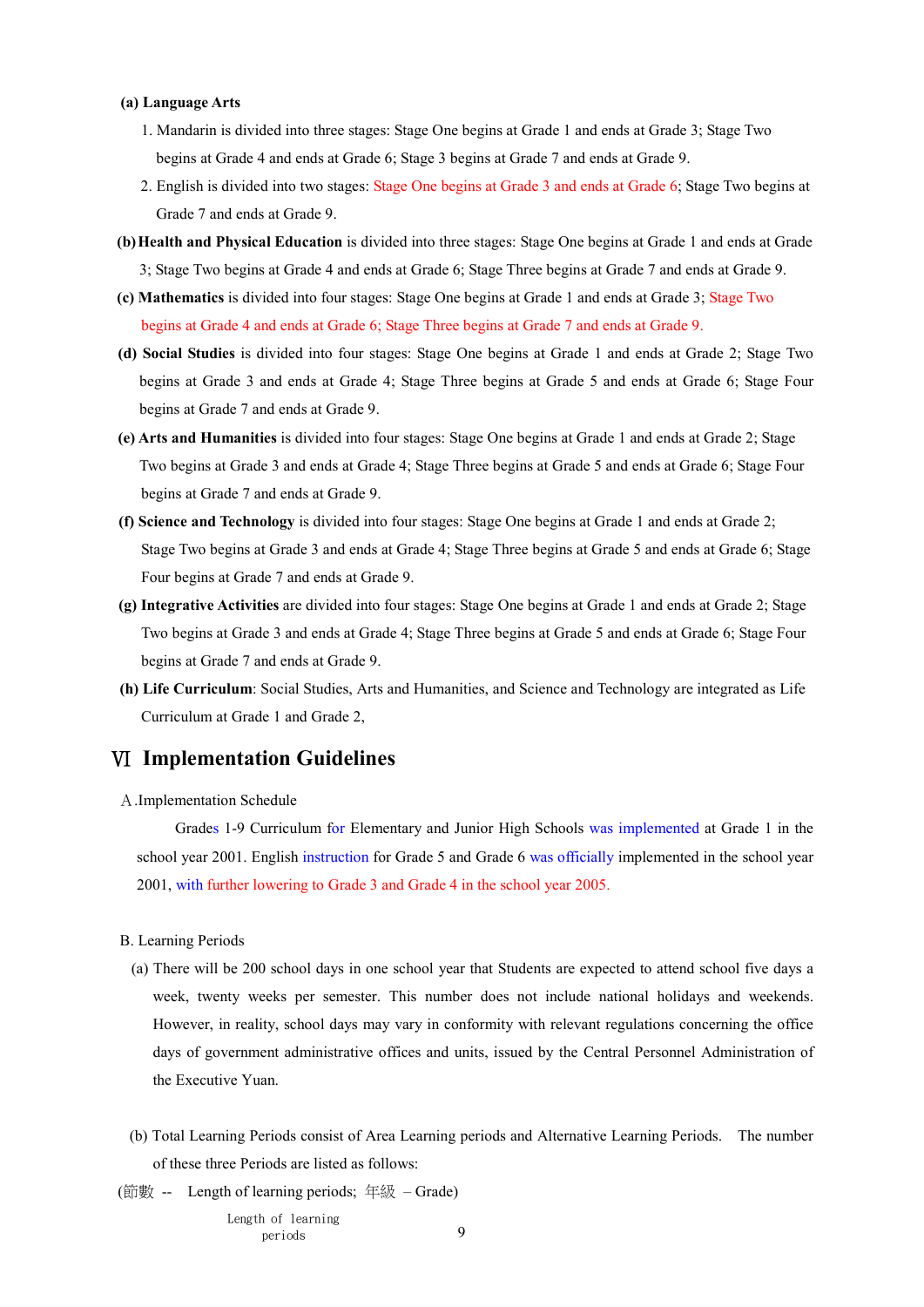|            | <b>Total Learning</b> | Area Learning | Alternative Learning |
|------------|-----------------------|---------------|----------------------|
| Grade      | Periods               | periods       | Periods              |
| One        | $22 - 24$             | 20            | $2 - 4$              |
| Two        | $22 - 24$             | 20            | $2 - 4$              |
| Three      | 28-31                 | 25            | $3-6$                |
| Four       | 28-31                 | 25            | $3-6$                |
| Five       | 30-33                 | 27            | $3-6$                |
| <b>Six</b> | 30-33                 | 27            | $3-6$                |
| Seven      | 32-34                 | 28            | $4 - 6$              |
| Eight      | 32-34                 | 28            | $4-6$                |
| Nine       | $33 - 35$             | 30            | $3 - 5$              |

- (c) By the beginning of each school year, the Committee of School Curriculum Development for each school, will determine the learning periods to be assigned for each learning area based on the following rules:
	- 1.Learning periods of Language Arts will account for 20%-30% of the Area Learning Periods. However, in Grades 1 and 2, such periods may be counted together with the learning periods of Life Curriculum for the implementation of inter-disciplinary learning activities, if necessary.
	- 2.Learning Periods of the following six Learning Areas will account for 10%-15% of the Area Learning Periods respectively: Health and Physical Education, Social Studies, Arts and Humanities, Mathematics, Integrative Activities.
	- 3.Schools will calculate the total number of learning periods for each learning area for the whole school year or semester respectively and according to the aforementioned proportions. They will arrange weekly learning periods according to the real situations and needs of instruction.
	- 4.Schools will arrange practical training periods for information technology and home economics in accordance with the curriculum guidelines of each Learning Area.
- (d) The time for each period should be approximately 40 minutes for elementary schools and 45 minutes for junior high schools. However, schools may adjust the time for each period, the weeks of each semester, and the arrangements of grades and classes according to the specific circumstances regarding curriculum implementation and the needs of students.
- (e) Schools are empowered to organize and conduct activities for Alternative Learning Periods (including activities for the entire school or all the Grades), carry out curriculum or activities designed to correspond to goals and objectives of the school, provide optional courses for learning areas, implement remedial teaching programs, conduct group counseling or self-learning activities.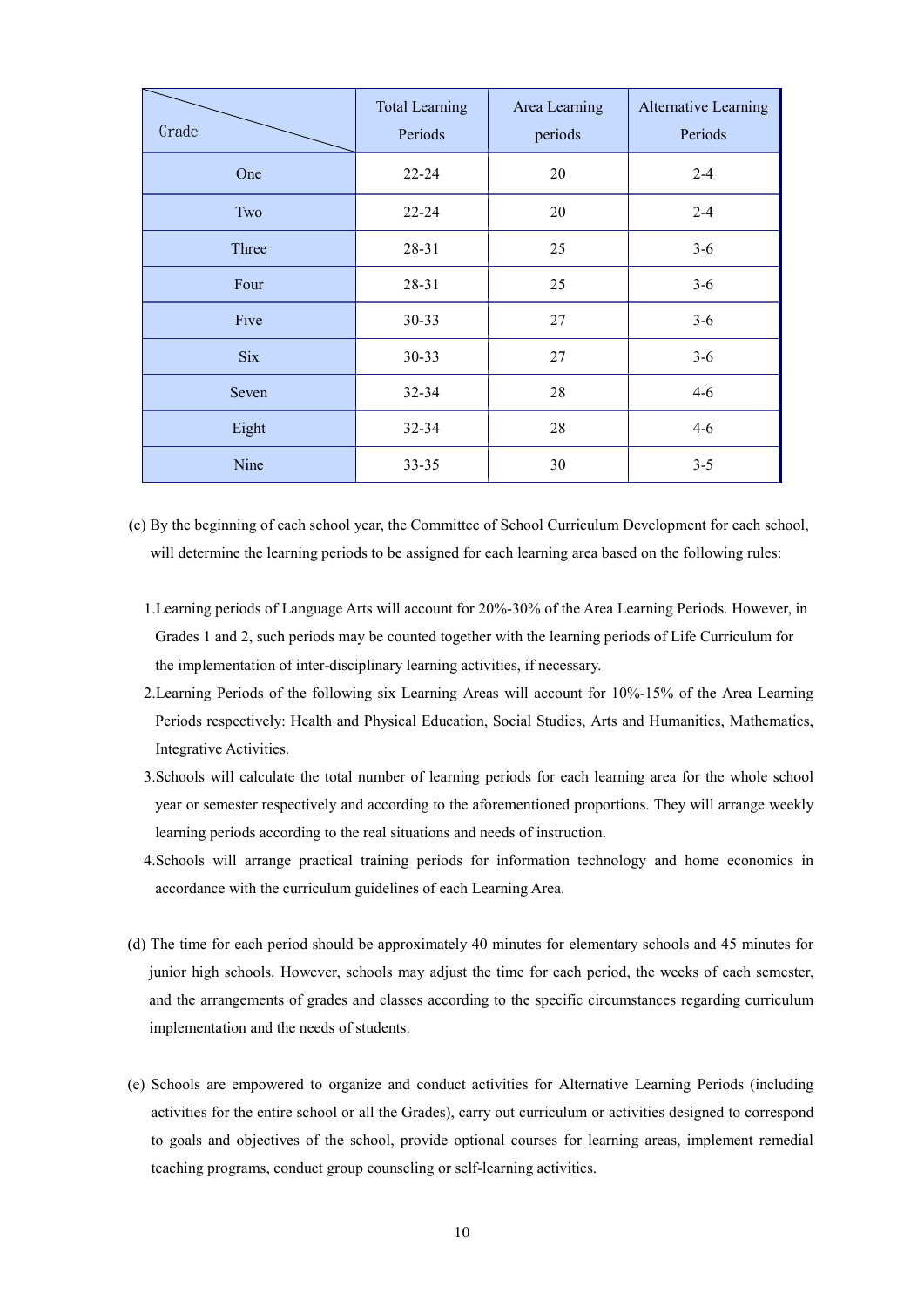- (f) Given that some learning activities may be related to two or more learning areas, learning periods for such activities may be separately and proportionately counted as part of the leaning periods for related learning areas.
- (g) Under the condition that all the requirements for area learning periods are met, the Committee of School Curriculum Development for each school may determine and organize its learning periods for each learning area.
- (h) Total Learning Periods do not include the tutoring sessions of homeroom teachers, lunch/nap time, and cleaning time. Each school may organize a daily schedule for students, as well as activities, which do not fall under the category of learning periods, in conformity with the relevant regulations regarding school hours and activities (「國民中小學學生在校時間」) enforced by the local government.

#### C. Implementation

### (a) Organization

- 1.Each school will establish a Committee of School Curriculum Development, which consists of curriculum panels for each Learning Area. The functions of this committee is to complete the school curriculum plan for the coming semester, by the beginning of this semester, determine the learning periods for each earning Area for each grade, review textbooks compiled by the school staff, develop topics and activities for teaching, and be responsible for the curriculum and instruction evaluation. The organization of the Committee of School Curriculum Development shall be resolved during Staff Faculty Meetings.
- 2. Members of the Committee of School Curriculum Development will include the representatives of school administrators, teachers for each grade and each Learning Area, parents, and the community. Scholars and professionals may also be invited to join the committee for counseling, when necessary.
- 3. Schools may jointly establish an inter-school Committee of School Curriculum Development in consideration with the features of the community, the sizes of the schools, and continuity between elementary and junior high school education. Schools on a smaller scale may merge several curriculum panels in different Learning Areas and form one curriculum panel, which can covers two or more learning areas.

### (b) Curriculum Plan

- 1.The Committee of School Curriculum Development for each school will consolidate the efforts of all school staff as well as resources provided by the community, to develop a school-based curriculum, and formulate a comprehensive School Curriculum Plan based on thorough consideration of relevant factors, such as school conditions, features of the community, parental expectations, students' needs.
- 2.The School Curriculum Plan will include curriculum plans of each Learning Area and alternative learning periods, in which relevant items such as "Educational Goals of the School Year/Semester," "Competence Indicators," "Units Corresponding to Competence Indicators," "Amounts of Learning Periods," "Modes of Assessments". will be specified.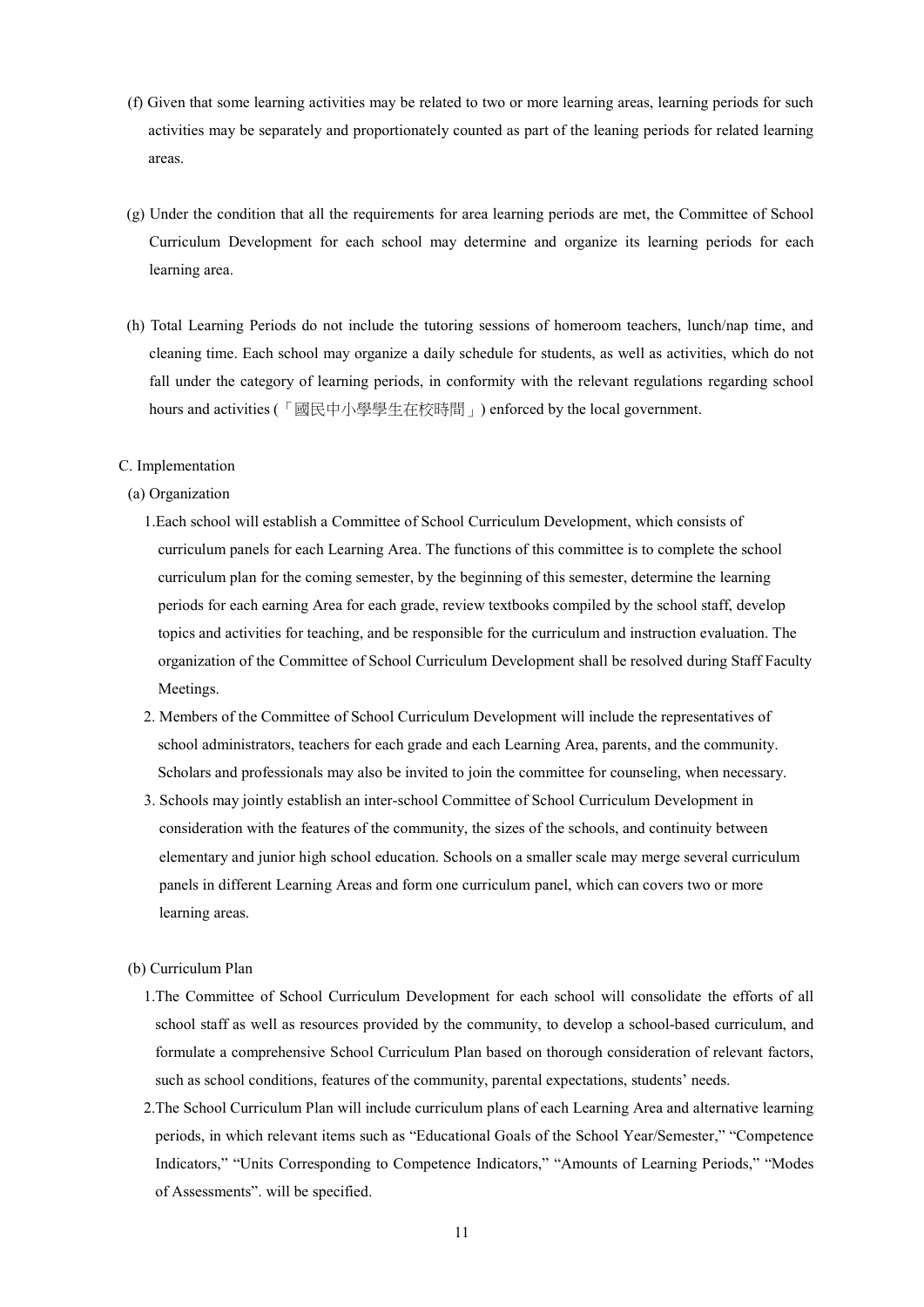- 3.The School Curriculum Plan will also contain specified descriptions on how to infuse the six major issues (including Gender Education, Environmental Education, Information Technology Education, Human Rights Education, Home Economics Education, Career Development Education) into the teaching of each Learning Area.
- 4.The School Curriculum Plan shall be submitted to the proper education administrative authority to be documented before the beginning of the School Year. The Curriculum Plan can be modified in accordance with the specific needs of each school on condition that the modified Curriculum Plan be submitted for approval before the beginning of the second semester.Parents will be notified of the teaching plans for their children's classes within two weeks after the new semester begins.

#### (c) Optional Courses

- 1.Elementary and junior high schools shall design and provide optional courses according to the different needs of students.
- 2.Students will take personal factors into account while taking courses, such as personal academic attainment, and the balance between different learning areas.
- 3.One of Taiwan's local dialects, i.e. Southern Fujianese, Hakka, or an aboriginal dialect, is required from Grade 1 through Grade 6, whereas in junior high school, such courses become optional. The local government, however, has the option of providing instruction of a selected dialect, other than the aforementioned, based on its special needs/features as well as teaching resources, on condition that its Curriculum Plan has been approved by the by the central government.

 4.Schools may provide second foreign language courses in addition to English with consideration to the availability of teaching resources in and outside the school, as well as being able to determine the content and teaching materials of such courses.

(d) Schools are allowed to adjust the subject areas and teaching periods in accordance with the needs and available teaching resources, as long as the total teaching hours of each Learning Area remain unchanged and the general principles of comprehensive and integrative teaching are strictly followed.

#### D. Compiling, Review, and Use of Teaching Materials

- (a)Textbooks for elementary and junior high school education will be compiled in accordance with the curriculum guidelines, and submitted to the authority/agency in charge for review and approval. Schools may select their own textbooks from all of the approved versions.
- (b)In consideration of regional features, as well as the characteristics and needs of students, schools may compile alternative textbooks and teaching materials or select teaching materials, other than the approved textbooks, if necessary. However, such teaching materials that are adopted for the whole grade or school for one whole semester or more will be presented to the school's Committee of School Curriculum Development for further review.

### E. Curriculum Evaluation

(a) Items of evaluation include teaching materials, instructional plans, achievements of implementation.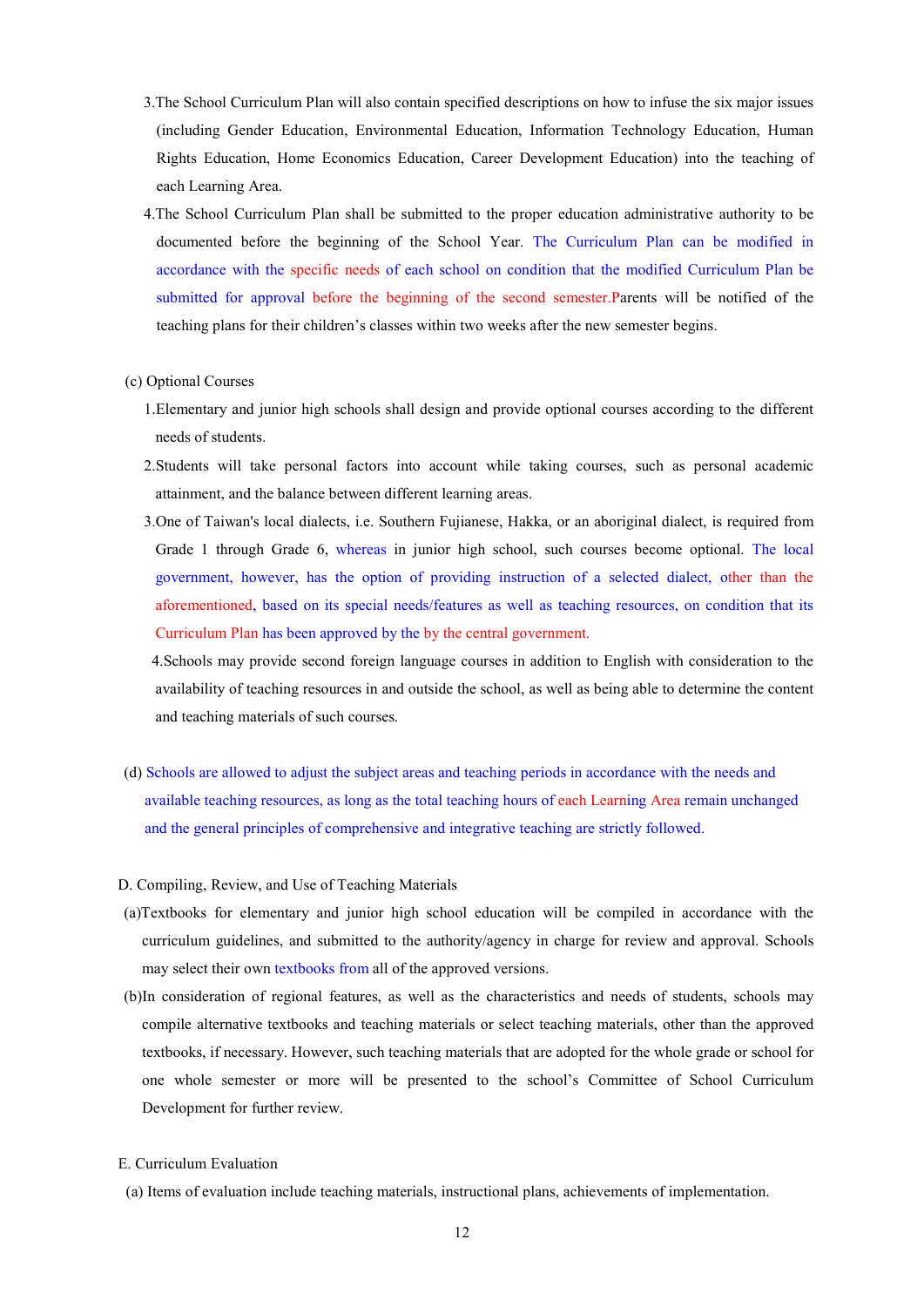- (b) Curriculum evaluations will be conducted in a balanced and cooperative way, by which the central and local governments are responsible for specific duties and will provide support for each other, if necessary.
	- 1.The central government is responsible for
	- (1) Establishing and carrying out the mechanism for curriculum evaluations in order to evaluate the effects of curriculum reform and the implementation of other measures, and to apply the evaluation results as reference for further reforms; and
	- (2) Setting up the Academic Attainment Indicators of each Learning Area and evaluating the implementation of curriculum of local governments and individual schools.
	- 2. The local government is responsible for
		- (1)Visiting schools on a regular basis in order to understand the implementation of curriculum and providing remedies and solutions to predicaments which occur in the implementation process;
		- (2) Arranging and conducting instruction evaluations to assure the effects and quality of teaching; and
		- (3)Providing assistance and guidance for school to conduct students' academic achievement assessments for each Learning Area.
	- 3. Schools are responsible for the curriculum and instruction evaluations as well as students' academic achievement assessments.
- (c) Evaluations will be conducted through diversified methods, emphasizing both formative and summative evaluations.
- (d) Schools will make the most of the evaluation results, and use them as the basis for reforming the curriculum, forming instruction plans, improving learning effects and conducting follow-up reflections and examinations.

### F. Instruction Assessments

- (a) Assessment of students' academic performance will comply with relevant regulations promulgated by the Ministry of Education concerning the evaluation and grading of students' performance.
- (b) In response to the implementation of Multi-route Promotion Program for Entering Senior High Schools and Vocational High Schools (高中職多元入學制度) and for the purpose of examining student's academic performances, the MOE will hold the *Basic Achievement Test for Junior High Students* (「國民 中學基本學力測驗)in conformity with Grade 1-9 Curriculum Guidelines. Students' scores on such tests may be used as a reference for admission.
- (c) In terms of the Basic Achievement Test for Junior High Students, relevant affairs such as the establishment of a database for examination questions, the standardization and implementation of the test. will be subject to the Competence Indicators specified in the Curriculum Guidelines and other relevant rules and regulations.
- G. Training of Teachers
- (a) The Institutes responsible for teachers' education will provide programs for the purpose of training eligible teachers for the Grade 1-9 Curriculum according to the Teacher Education Act.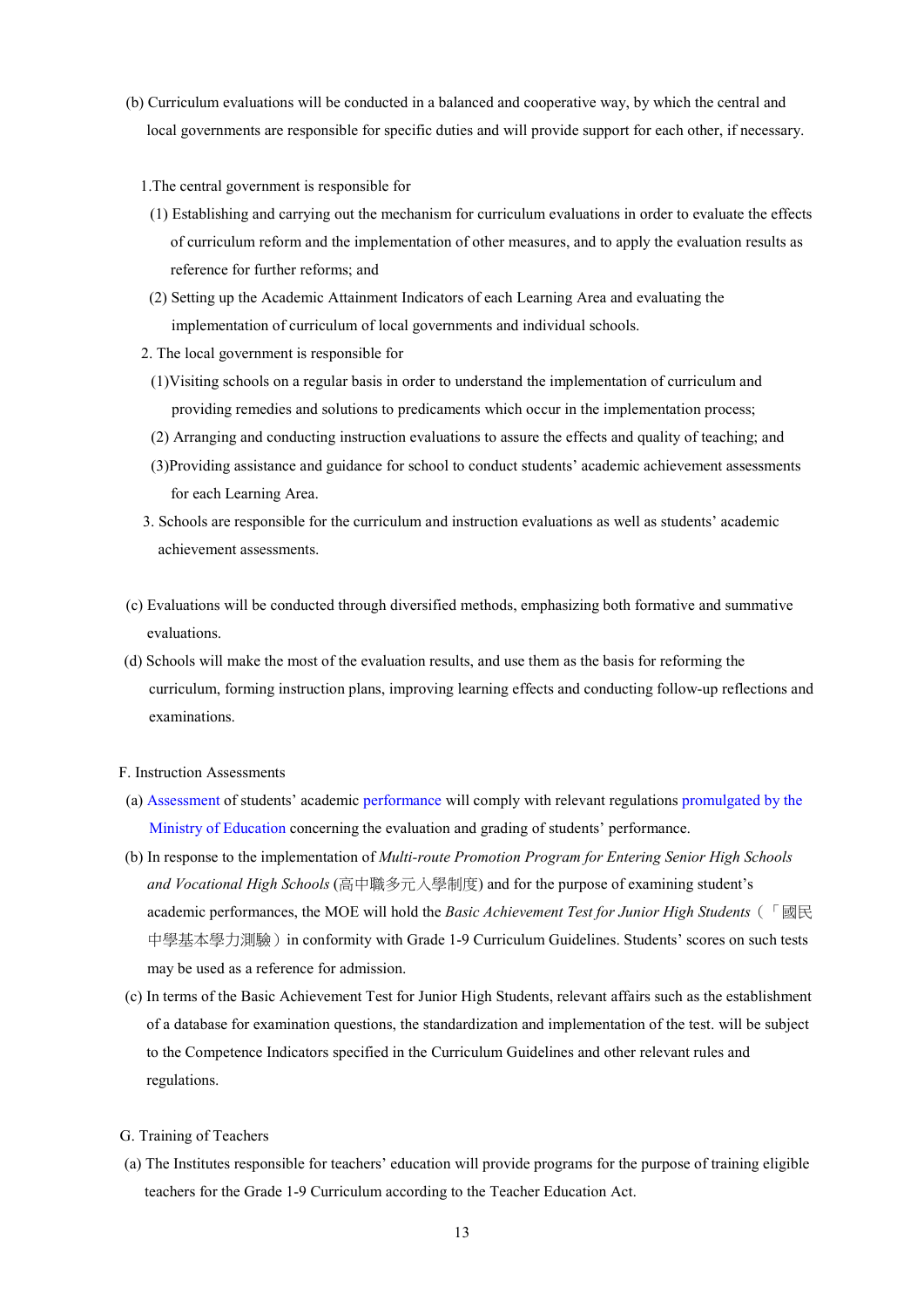- (b) Local governments and schools will offer preferential employment opportunities to teachers who have passed the *Examination for Certificate of Elementary School's English Teachers* (「國小英語教學師資檢 核」) and possess the certificate for Elementary School Teachers who are, to be responsible for English courses in Grade 5 and Grade 6.
- (c) Accreditation of a Teacher's specialty for Learning Areas in Grade 1-9 Curriculum will also be subject to the Regulations on Certification and Educational Practice of Teachers of High Schools, Elementary Schools, and Kindergartens.( 「高級中等以下學校及幼稚園教師資格檢定及教育實習辦法」)
- H. Authorities and Responsibilities

(a) The Local Government

- 1. Local governments will draw up budgets for the following:
- (1) Seminars for Grade 1-9 Curriculum for educational administrators, school principals, administrative staff, and teachers.
- (2) Production and allotment of needed teaching aids and media, as well as the purchase of teaching equipment and reference books.
- (3) Granting school subsidies needed for action research on curriculum and pedagogy.
- (4) Establishing instructional consulting teams for each Learning Area and visiting schools regularly in order to provide support for teachers.
- 2. In terms of Indigenous education, local governments may develop teaching materials or authorize schools to compile teaching materials with regard to regional features and relevant resources.
- 3. In addition to requesting schools to submit curriculum plans for record, local governments will supervise schools to assure that such plans are adequately implemented.
- 4. Local governments will enforce regulations concerning school hours and activities (「國民中小學學生在 校時間<sub>」</sub>相關規定) with consideration to regional features and the daily schedules of parents.

### (b) The Central Government

The MOE will:

- 1. Draw up and actively carry out supporting measures for Grade 1-9 Curriculum in order to facilitate the implementation of the Grade 1-9 Curriculum;
- 2. Make the Curriculum Guidelines of each Learning Area available on the Internet for public reference;
- 3. Coordinate affairs concerning the training of teachers with relevant institutes, and be responsible for the training of seeded teachers for the new curriculum; and
- 4. Review and revise existing laws and regulations, as well as drawing up new and relevant ones, in accordance with the implementation of the new curriculum.
- I. Additional Provisions
- (a) The implementation of curriculum for special education classes will be subject to the Act of Special Education and relevant regulations.
- (b) For detailed instructions concerning each learning area, please consult the implementation points specified in the guidelines of each Learning Area in the Grade 1-9 Curriculum.